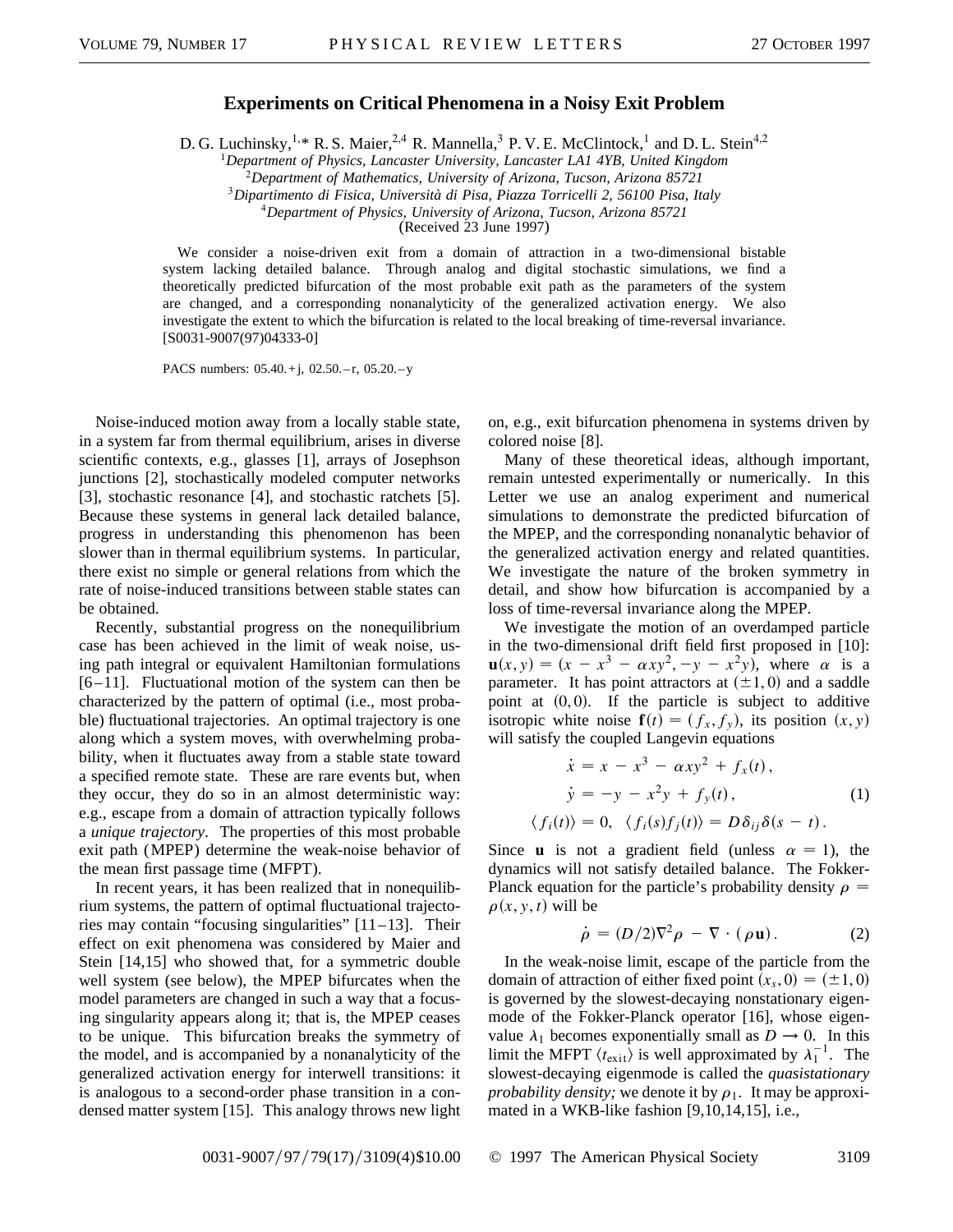$$
\rho_1(x, y) \sim K(x, y) \exp[-W(x, y)/D], \quad D \to 0. \quad (3)
$$

Here  $W(x, y)$  may be viewed as a *classical action at zero energy,* since it turns out to satisfy an eikonal (Hamilton-Jacobi) equation of the form  $H(\mathbf{x}, \nabla W) = 0$ , where  $H(\mathbf{x}, \mathbf{p}) = \frac{1}{2} \mathbf{p}^2 + \mathbf{u}(\mathbf{x}) \cdot \mathbf{p}$  is a so-called Wentzel-Freidlin Hamiltonian [17]. The optimal fluctuational trajectories are projections onto coordinate space of the zero-energy classical trajectories determined by this Hamiltonian. These lie on the three-dimensional energy surface specified by  $H = 0$ , embedded in the fourdimensional phase space with coordinates  $(x, y, p_x, p_y)$ . In general, the computation of  $W(x, y)$  requires a minimization over the set of zero-energy trajectories starting at  $(x<sub>s</sub>, 0)$  and terminating at  $(x, y)$ . Moreover the MPEP, for the domain of attraction of  $(x_s, 0)$ , is the zero-energy trajectory of least action which extends from  $(x<sub>s</sub>, 0)$  to the saddle  $(0, 0)$ . The MPEP action  $\delta W \equiv W(0, 0) - W(x_s, 0)$  governs the weak-noise behavior of the MFPT. To leading order it is of the activation type, i.e.,

$$
\langle t_{\rm exit} \rangle \sim \text{const} \times e^{\delta W/D}, \quad D \to 0, \tag{4}
$$

where  $\delta W$  can be viewed as an "activation energy" for noise-induced interwell transitions. The prefactor "const" is determined by  $K(x, y)$  in (3).

When  $\alpha = 1$ , the dynamics of the particle satisfy detailed balance, and the pattern of optimal trajectories emanating from  $(x_s, 0)$  contains no singularities. It was found earlier [14,15] that, as  $\alpha$  is increased, the first focusing singularity on the MPEP (initially lying along the *x* axis) appears when  $\alpha = \alpha_c \equiv 4$ . It signals the appearance of a transverse "soft mode," or instability, which causes the MPEP to bifurcate. Its physical origin is clear: as  $\alpha$  is increased, the drift toward  $(x_s, 0)$  "softens" away from the *x* axis, which eventually causes the onaxis MPEP to split. The two new MPEP's move off axis, causing the activation energy (previously constant) to start decreasing. So the activation energy as a function of  $\alpha$ is nonanalytic at  $\alpha = \alpha_c$ . If  $\alpha$  is increased substantially beyond  $\alpha_c$ , further bifurcations of the on-axis zero-energy classical trajectory occur when  $\alpha$  equals  $\alpha_{c}^{(j)} \equiv (j +$  $1)^2$ , where *j* is the number of the bifurcation. But the oscillatory trajectories arising from such bifurcations are believed to be unphysical, since the on-axis trajectory is no longer the MPEP (cf. [11]).

To test these theoretical predictions, and to seek further insight into the nature of the broken symmetry, we have built an analog electronic model of the system (1) using standard techniques [18]. We drive it with zero-mean quasiwhite Gaussian noise from a noise generator, digitize the response  $x(t)$ ,  $y(t)$ , and analyze it with a digital data processor. Transition probabilities are measured by a standard level-crossing technique. Experimental investigations of the optimal fluctuational trajectories are based on measurements of the prehistory probability distribution [19,20]. This method was recently extended to include analysis of relaxational trajectories and thus

to investigate directly the presence or absence of timereversal symmetry and detailed balance [21].

We have also carried out a complementary digital simulation of (1) using the algorithm of [22], with particular attention paid to the design of the noise generator on account of the long simulation times. Transition probabilities were measured using a well-to-well method, and the analysis of the data to extract the optimal fluctuational and relaxational trajectories was based on a method similar to that used in the analog experiments.

Some activation energy results are shown in Fig. 1. Figure 1(a) plots the MFPT  $\langle t_{\text{exit}} \rangle$  as a function of inverse noise intensity  $1/D$  for the special case  $\alpha = 1$ . In this case the drift field is the gradient of the poten- $\text{trial } U(x, y) = [y^2(1 + x^2) - x^2 + x^4/2]/2$ , and *W* can be obtained exactly  $(W = 2U)$ . The analog and digital results are in good agreement, and demonstrate that the noise dependence of the MFPT is indeed of the activation type predicted by the theory. Activation energies determined from the slopes of a series of plots like those in Fig. 1(a) yielded the results shown in Fig. 1(b), where they are compared with theoretical values of  $\delta W$ determined from the true (least action) MPEP or MPEP's [14,15]. At the predicted critical value  $\alpha_c = 4$ , marked changes in both the activation energy and MFPT prefactor (which  $\rightarrow$  0) are evident: theory predicts that the



FIG. 1. (a) The mean first passage time as a function of inverse noise intensity  $1/D$  for  $\alpha = 1$ , from analog experiment (bars), numerical simulation (circles) and calculation (solid line). (b) The interwell activation barrier  $\delta W$ , as a function of  $\alpha$ , from analog experiment (crosses), numerical simulation (squares) and theory [14,15] (full line). The dashed curve and circle data represent the MFPT prefactor from calculation and numerical simulation, respectively.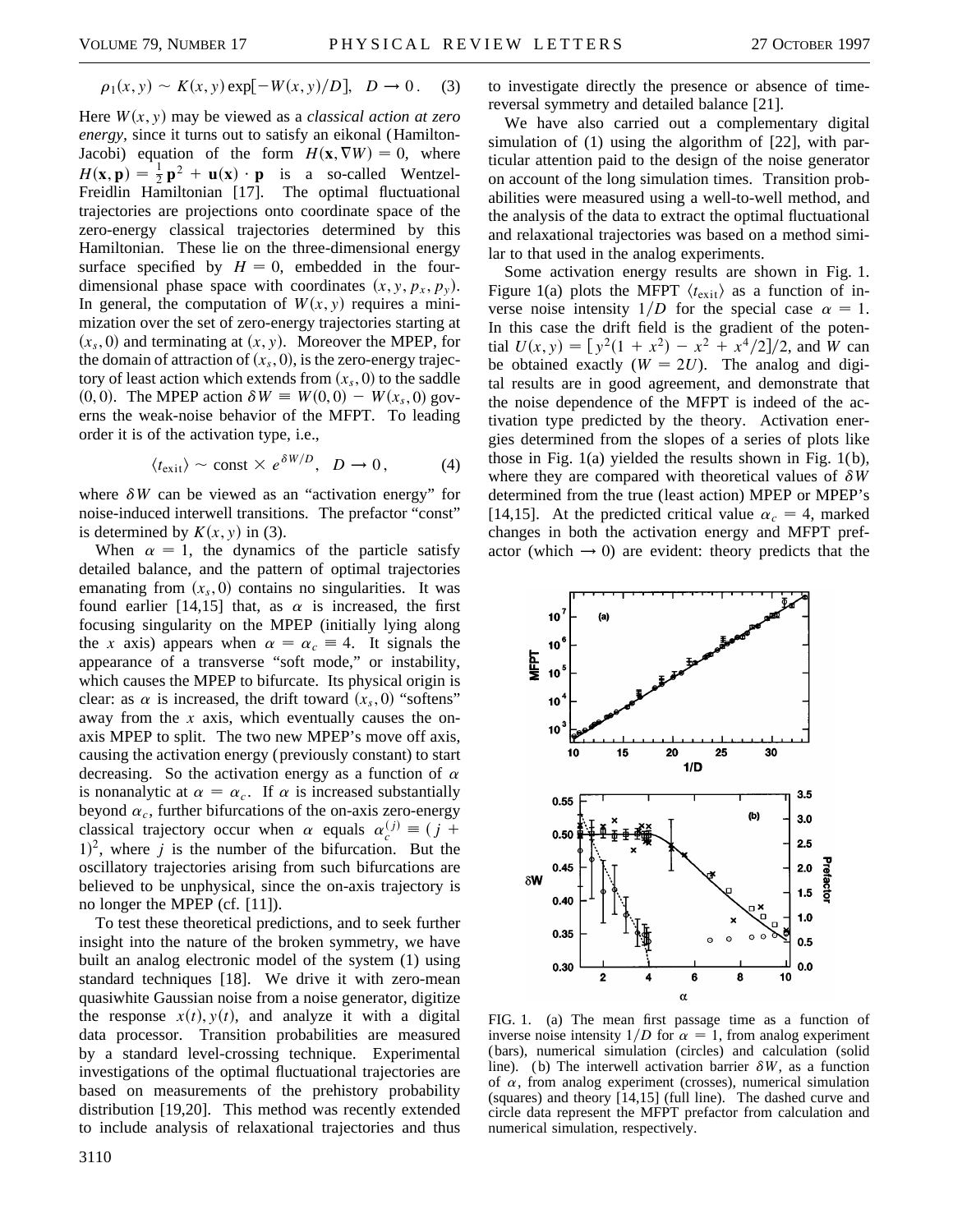activation energy bifurcates here into two values, corresponding to paths on and off the *x* axis, of which only the latter (lower action) path is expected to be physically meaningful. The dependence of the activation energy on  $\alpha$  near the second critical value  $\alpha_c^{(2)} \equiv 9$  is smooth, in agreement with the prediction that higher bifurcations correspond to folding of a nonphysical sheet of the "action surface"  $W = W(x, y)$ , and are not observable [11,15].

Interestingly, the transition shown in Fig. 1(b) resembles the bifurcation of the activation energy in an overdamped oscillator driven by colored noise [8]. This suggests that the WKB analysis  $[14,15]$  of  $(1)$ , when suitably extended, may provide physical and topological insight into the corresponding transition phenomena in systems driven by colored noise where the noise-induced transition rate can [23] display "kinks," or sudden shifts between regimes of different behavior.

To verify experimentally the expected relationship between the bifurcations of the MPEP and of the activation energy, we have measured two-dimensional prehistory probability distributions [19] of fluctuational trajectories bringing the system into the vicinity of the separatrix between the two wells (the *y* axis). In the limit of low noise intensity, the maxima of the corresponding distributions trace out optimal trajectories [20,21]. Their positions are compared to the calculated MPEP's for  $\alpha = 6.67$  in Fig. 2(a). It is clear that the typical fluctuational path corresponding to escape from the domain of attraction of  $(x_s, 0)$  follows very closely one of the predicted MPEP's.

To seek further experimental insight into the character of the broken symmetry for the MPEP, we have also followed the dynamics of the relaxational part of the escape paths, after they have crossed the *y*-axis separatrix. The prehistory and relaxational probability distributions provide a complete history of the time evolution of large fluctuations to and from a given remote state. One can thus investigate experimentally detailed balance and time symmetry (or the lack of them) [21]. The positions of the maxima of the measured relaxational distributions are compared with the corresponding theoretical trajectories in Fig. 2(b). A detailed analysis of the distributions will be given elsewhere. It can be seen from the figure that for  $\alpha > \alpha_c$  the MPEP breaks time-reversal symmetry, i.e., the average growth and average decay of fluctuations [24] traced out by the ridges of the corresponding distributions take place along trajectories that are asymmetric in time. That is, for  $\alpha$  $\alpha_c$  the MPEP is *not* a time-reversed relaxational trajectory.

The inset in Fig. 2(b) shows the distribution of points where the escape trajectories hit the *y*-axis separatrix (i.e., the exit location distribution). Its shape is nearly Gaussian, as expected from the approximation of [15]. The maximum is situated near the saddle point clearly demonstrating that, in the limit of weak noise, exit occurs via the saddle point.



FIG. 2. Measured positions of the ridges (first moments) for  $\alpha$  = 6.67 of (a) the fluctuational part (filled circles) and (b) the relaxational part (crosses) of the escape trajectories. Nearby theoretical trajectories are shown by lines. The inset shows the exit location distribution along the *y* axis.

The relationship between time-reversal symmetry breaking for the MPEP when  $\alpha > \alpha_c$ , and symmetry breaking generally for the system (1), is quite subtle. The system loses detailed balance and time-reversal symmetry as soon as  $\alpha > 1$  and the drift field **u** becomes nongradient. It is on account of a special symmetry of the system (reflection symmetry through the *x* axis) that the MPEP can remain unchanged in this nongradient drift field up to the value  $\alpha_c = 4$ . Thus, for  $1 < \alpha < 4$  the dynamics of the most probable fluctuational trajectories is a mirror image of the relaxational dynamics *only* along the *x* axis; everywhere else in the domain of attraction of  $(x<sub>s</sub>, 0)$  the outward optimal trajectories are not antiparallel to the inward relaxational trajectories, and the resulting closed loops enclose the nonzero area [14,17].

This prediction has been tested experimentally by tracing out optimal paths to/ from specified remote states both on and off the *x* axis, for  $1 < \alpha < \alpha_c$ . Some results are shown in Fig. 3 for  $\alpha = 3.5$ . It is evident that the ridges of the fluctuational (filled circles) and relaxational (pluses) distributions follow closely the theoretical curves. For an off-axis remote state [Fig.  $3(a)$ ], they form closed loops of nonzero area, thus demonstrating